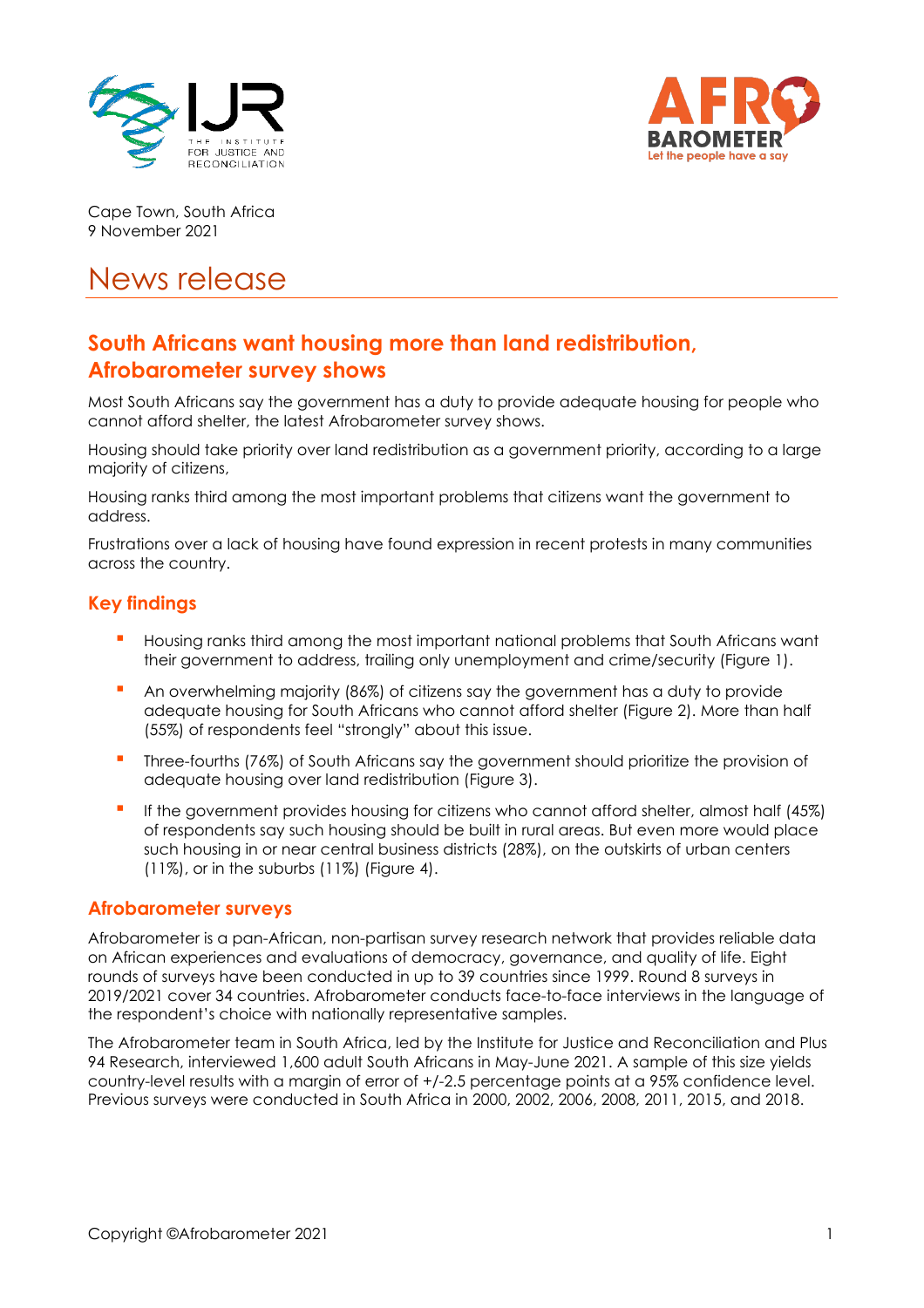

# **Charts**



**Figure 1: Most important problems** | South Africa | 2021

*Respondents were asked: In your opinion, what are the most important problems facing this country that government should address? (Note: Up to three answers per respondent)*



#### **Figure 2: Government duty to provide adequate housing** | South Africa | 2021

*Respondents were asked: For the following statement, please tell me whether you agree or disagree: Government has a duty to provide adequate housing to all South Africans who cannot afford shelter.*